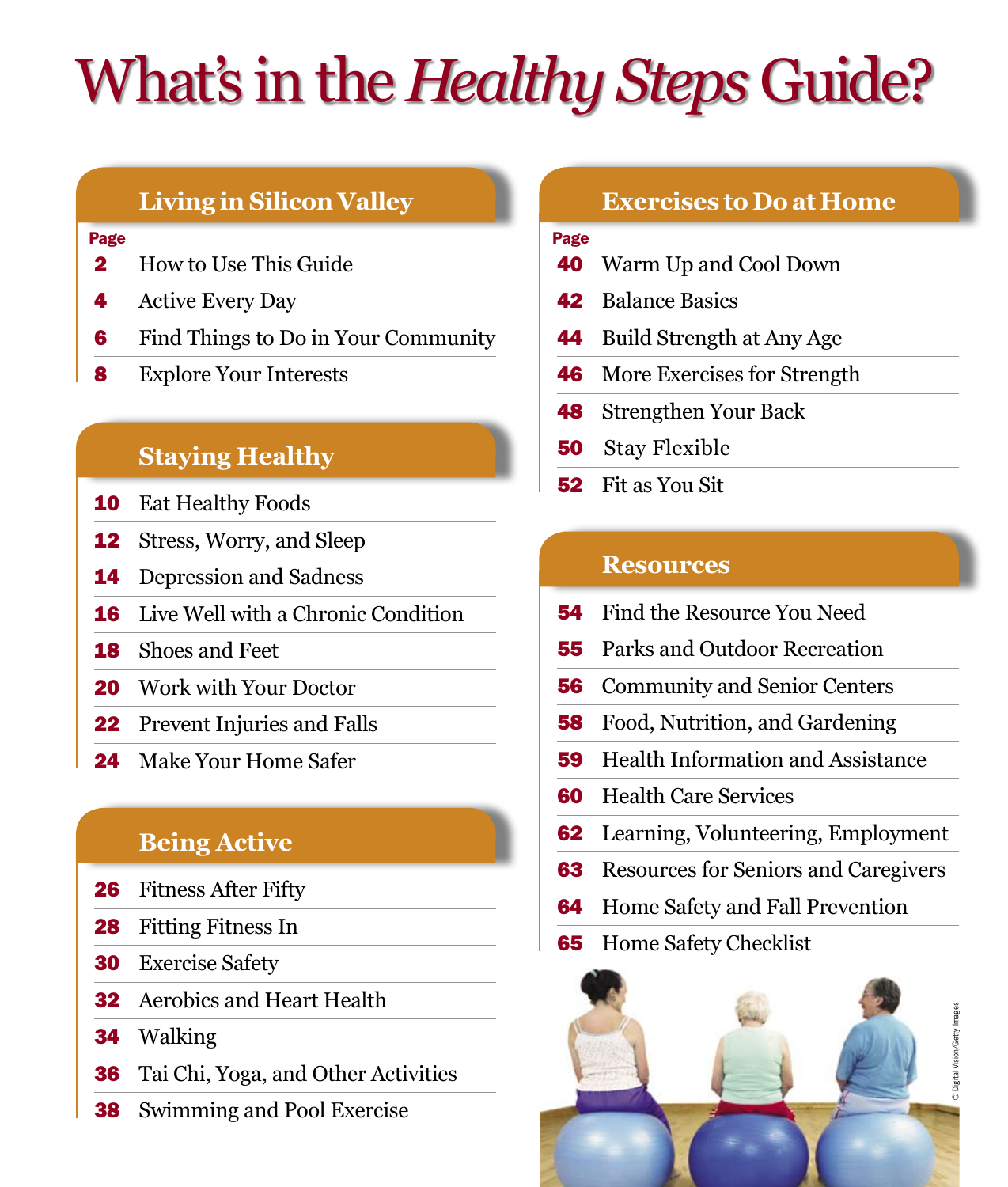# Active Every Day

You can be healthier by being active in your everyday life. And you can start at any age—even if you have not been active before. The best way to be active is to do what you enjoy—gardening, dancing, playing with your grandchildren, walking with a friend—anything that gets you up and moving.



## **Being Active Can Help You...**

- Have more energy.
- Control your weight.
- **I** Lower your risk for heart disease.
- **l** Lower your risk for type 2 diabetes.
- l Keep your balance and prevent falls.
- Reduce aches and pains.

## **Be More Active with Family or Friends**

- Find regular times to walk together.
- l Take a class together at a community center near you. See pages 56–57.
- Walk grandchildren to and from school.
- l Do the **Healthy Trails Challenge**. You get a prize when you do 5 local hikes in one year. Call 408–355–2201 or visit www.parkhere.org.

## **My Grandchild Keeps Me Active**

When Lou retired, he started walking his granddaughter to school and back. "We walk almost 2 miles a day. I love our time together."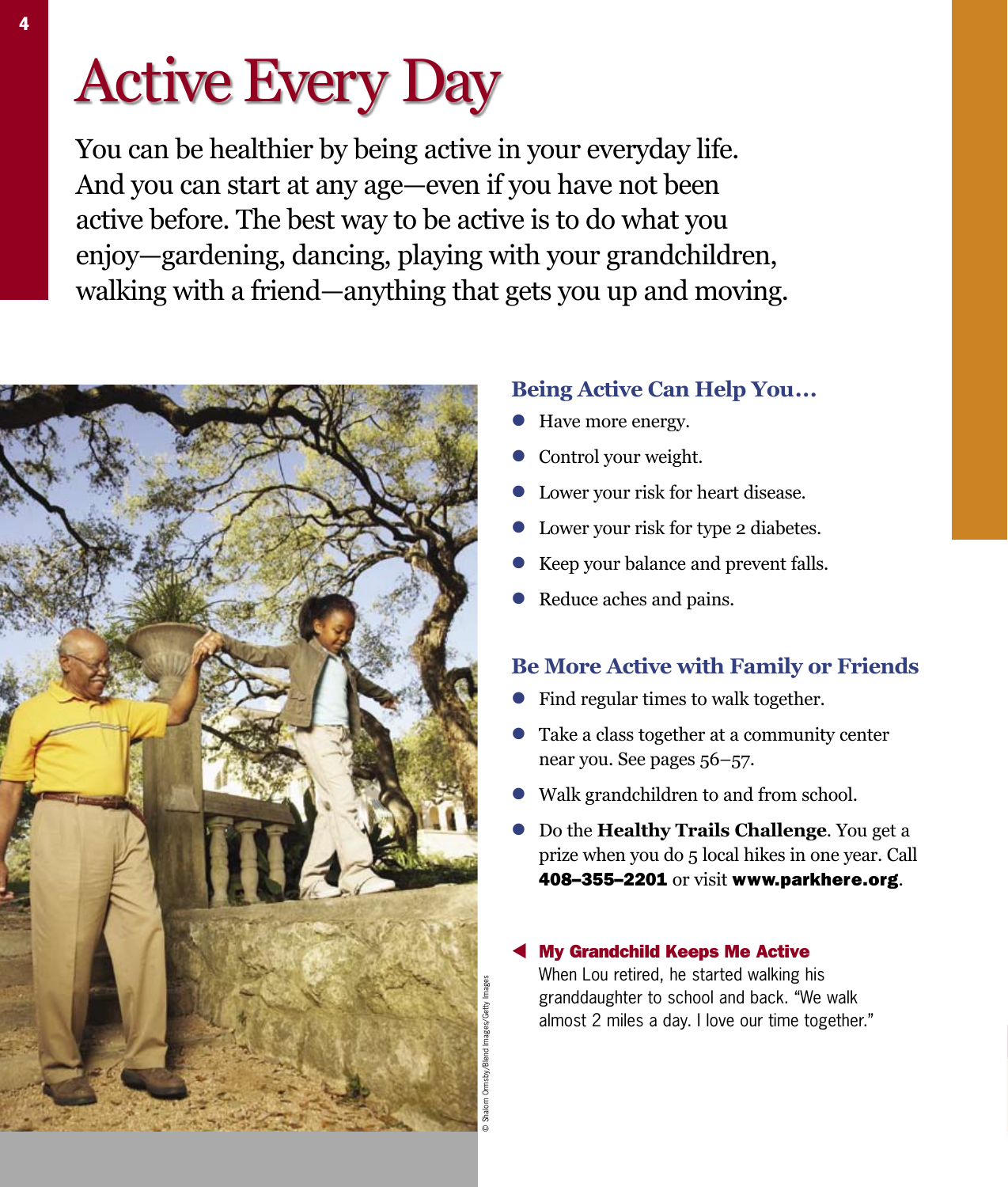

## **Find a Place to Garden**

Many cities have community gardens like Guadalupe Gardens in San Jose. To find one, call **San Jose Community Gardens** at 408–793–4165.

## **Get More Out of Gardening**

- $\bullet$  Start and end slowly with 10–15 minutes of sweeping or raking.
- l Then do your harder work. Dig, shovel, mow the lawn, or turn the compost.
- **Don't overdo it. Remember to stand up and** stretch every 10 minutes or so.
- When you shovel or lift, bend your knees and hips. Keep your back straight. See page 22.
- l Stretch at the end so your muscles don't cramp up.

## Did you know?

Exercise can help you control chronic pain. See page 17.

## **ThingsYouCanDo**

## **Get Up and Move Every 30 Minutes**

Most adults watch TV 4 hours a day. Watching TV puts you in an inactive mood, so get up and move often. You will be less stiff and have more energy.

- Stand up and stretch.
- Walk to the TV to change channels.
- Get a glass of water during commercials.
- Do the sitting exercises on pages 52–53.
- Do the Sit to Stand exercise on page 47.

## **Set an Active Mood**

- Turn off the TV. Put on some music.
- Open some windows or turn on a fan.
- Wear comfortable clothes and shoes.

## **Get More Out of What You Do Every Day**

You do not have to set aside a lot of time to be active. Think about the things you do already. Then look for ways to make them more active.

- ▶ Sweep, mop, or vacuum with a lot of energy. Then stretch.
- $\blacktriangleright$ Walk all or part of the way to the store. Or park at the far end of the parking lot.
- Try the stairs instead of the elevator or escalator.
- Stretch your legs when you're on the phone stand up, walk around.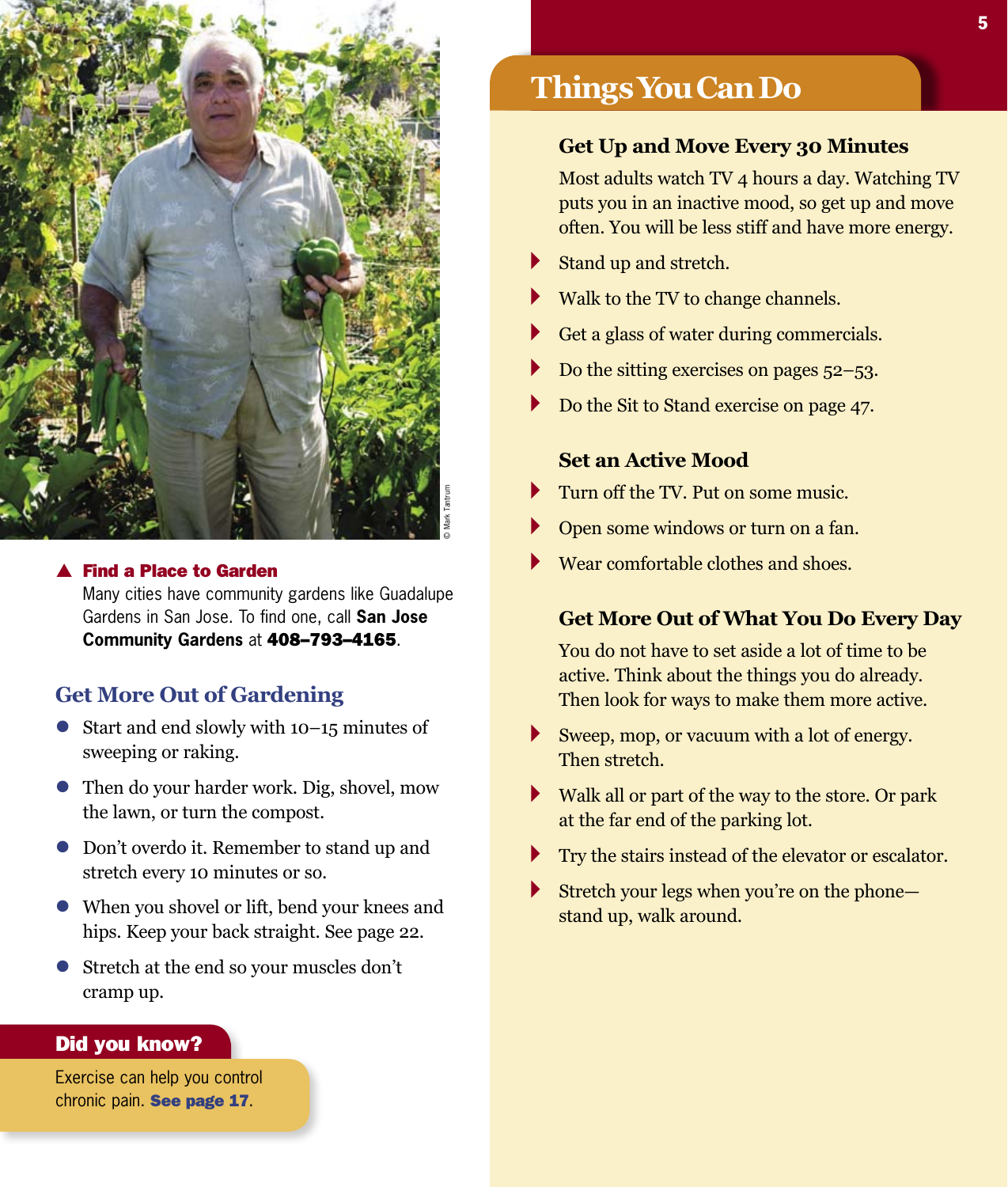How do you find time to be active? Choose activities you enjoy and make them part of your routine. Even better, make being active part of your family's routine. Being fit takes some time each day. But it is time that benefits you and the people around you.

# © Dave & Les Jacobs/Blend Images/Getty Images

## $\nabla$  Family Time

A weekend walk, with 3 generations and the family pet, keeps everyone active.



## **Meeting a Goal**

Inez was having trouble getting up from a couch. "I was afraid of getting weaker. I found an aerobics class at my community center. Getting up from my couch is easier now."

## **Be More Active with Family And Friends**

- $\bullet$  Take a brisk walk before having lunch or dinner together.
- Bike, swim, or do yoga together.
- l Take grandchildren to the park or zoo.
- If your family won't join you, be active with friends or a group.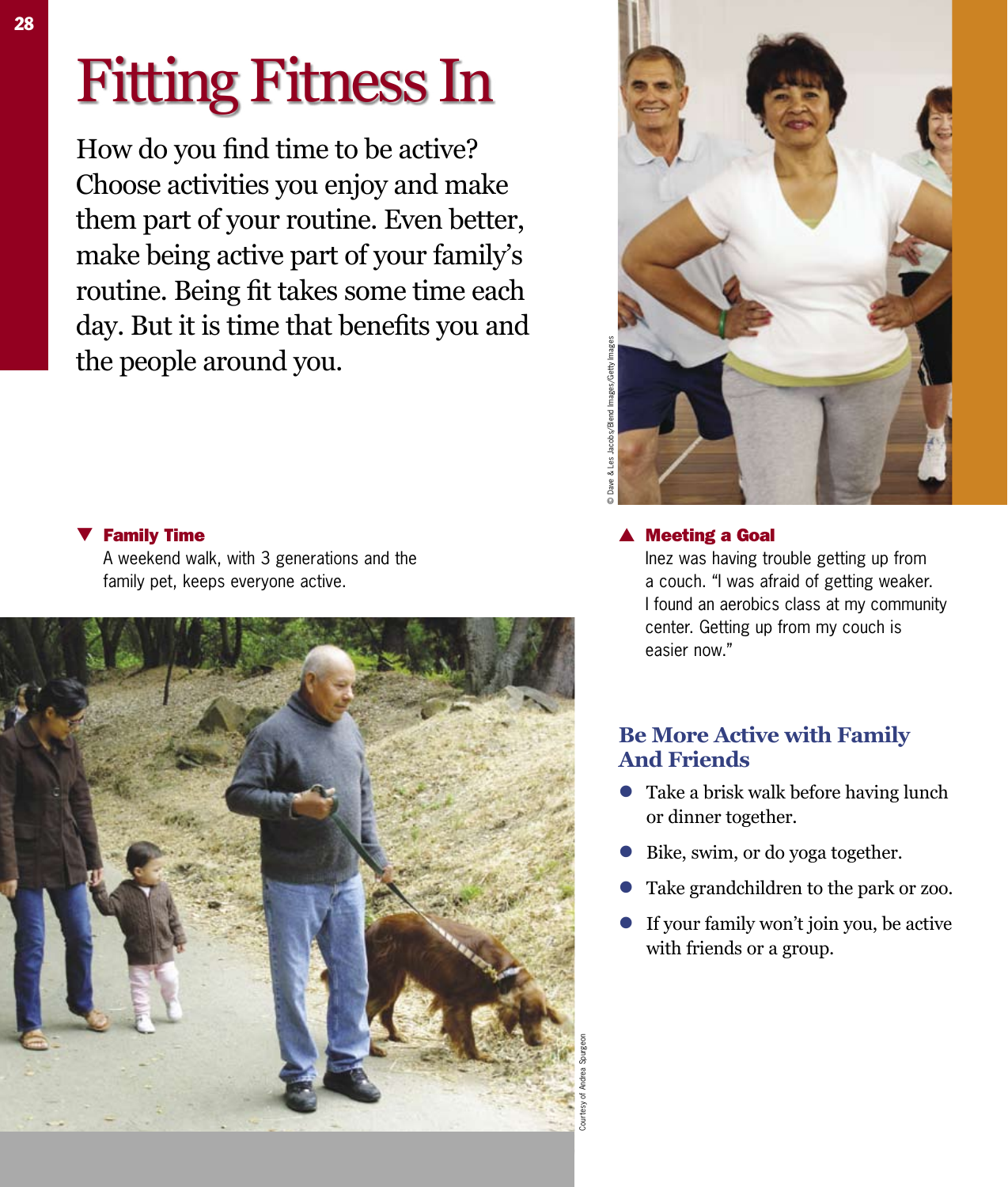## **Set Goals and Keep Track of Your Progress**

- l Set small, realistic goals. "This month I will walk 20 minutes on 3 days a week."
- l Make your goal something you can measure. "I will take an exercise class 2 times a week" is easier to measure than "I will get fit."
- **•** Track your activities on a calendar.
- If you do not meet a goal, make it easier.
- l After a few weeks, set a new goal.

## **Make a Routine**

We are more likely to do things that are part of our daily routine. If your goal is to walk 30 minutes on most days, think about how you can work that into your everyday life. Can you walk during your lunch break or before dinner?

## **If You Are Too Tired**

The less active you are, the less energy you have. But you can break the cycle. Start slowly and use your prime time. For some people that's the morning. For others it's the evening. Make your natural energy work for you.

## **ThingsYouCanDo**

## **Don't Have Enough Time?**

- Take a 1-minute break: do a balance exercise.
- Take a 10-minute break: lift a few weights or take Þ a short, brisk walk.
- $\blacktriangleright$ Take a 20-minute break: do a DVD exercise program. Briskly rake leaves or sweep the floor.
- Get up early: do a DVD or TV exercise program, or walk to work.
- $\blacktriangleright$ Use your lunch break: walk with a co-worker.

## **Bored?**

- ▶ Do different activities on different days.
- Þ Do activities you enjoy. Garden. Go bowling.
- Do things with people. Join a walking group or sign up for a class.
- $\blacktriangleright$ Learn something new. There are many programs listed on pages 56–57.

## **Have a Back-Up Plan**

Many things can get in the way of your routine an ache or a pain, bad weather, or guests. This is when you need a back-up plan.

- $\triangleright$  Tai Chi and swimming are great back-ups because they are very gentle. See pages 36–39.
- If the weather keeps you in, walk in a mall or take a class at a community center.
- Keep some DVDs to use.
- Invite guests to join you in your routine.
- For tips on dealing with walking aches and pains, see page 35.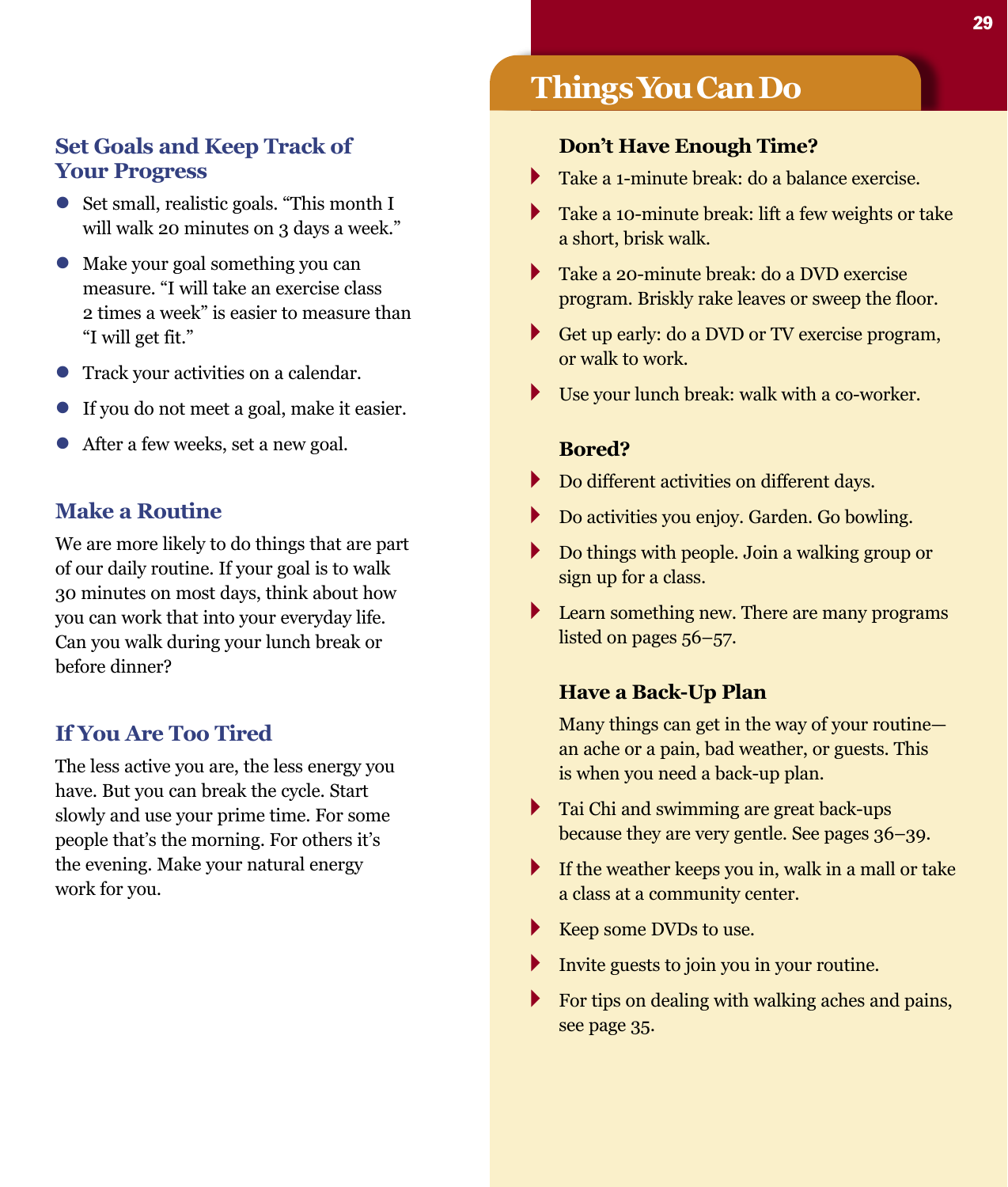# Balance Basics

Most of us take balance for granted. But if we do not practice balance skills, our sense of balance starts to decline when we are about 30. These exercises will help you keep your balance and prevent falls. Try to practice balance at least 3 times a week.

## **How We Balance**

Many skills work together to keep us steady. To balance, we use:

- The strength in our abdomen, back, legs, feet, and ankles.
- Our eyes—to see where we are and what is around us.
- **•** Our inner ear, which helps us keep our balance when we turn quickly.
- The feeling of the ground beneath our feet.
- An inner awareness of where the parts of the body are, so we can even balance with our eyes closed.

## **One-Leg Stand**

This helps you stay steady when you have one foot off the floor.

- 1 Stand facing a counter. Put both hands on the counter.
- 2 When you feel steady, lift one foot off the floor.
- 3 Hold your balance and count slowly to 10.
- 4 Put your foot back on the floor.
- 5 Do 5 times with each foot.

**To make it harder:** Try it with one hand, one finger, or no fingers on the counter. Try it with your eyes closed.